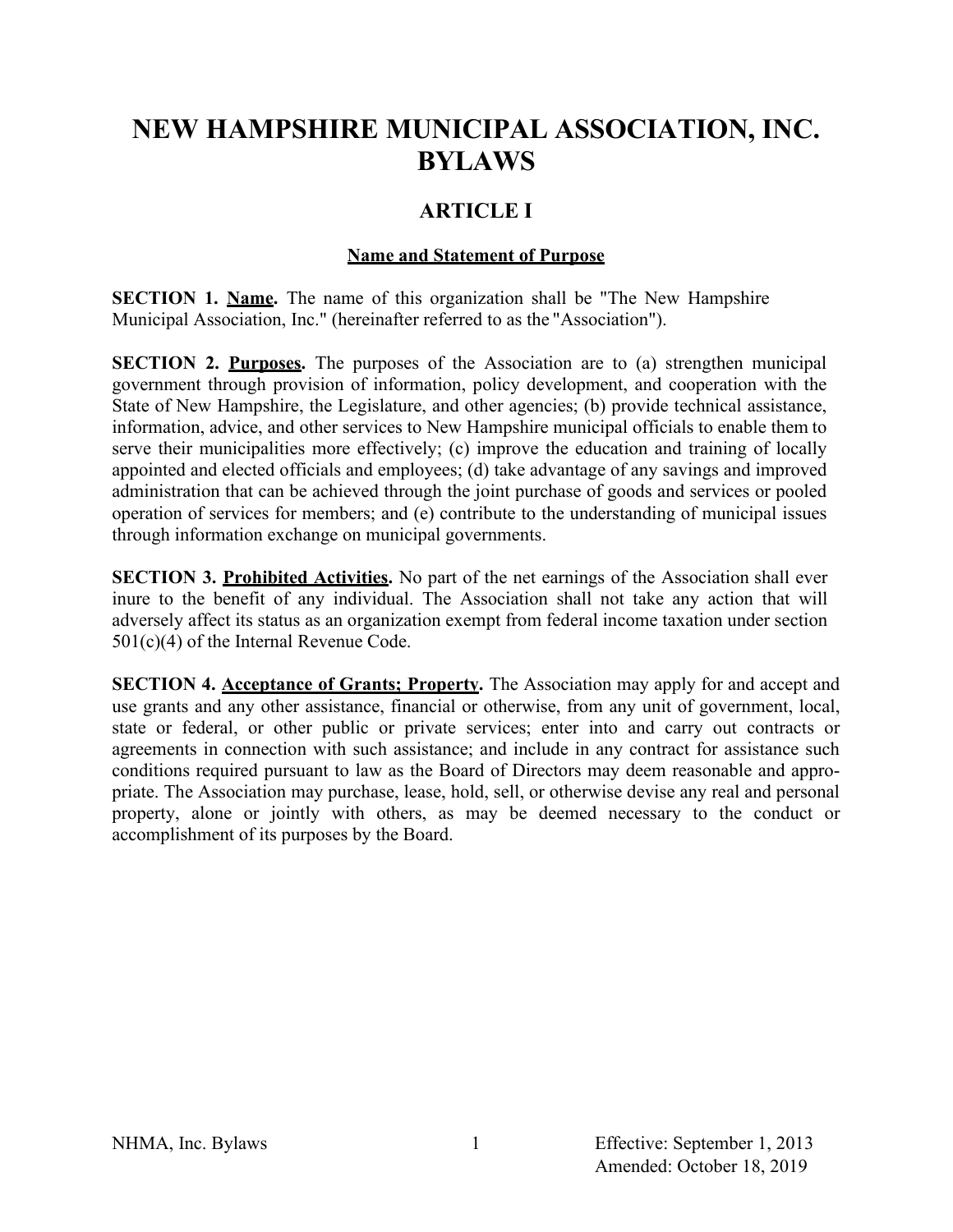### **ARTICLE II**

### **Membership**

**SECTION 1. Membership.** There shall be two types of members, as follows:

- **(a) Municipal.** Any New Hampshire town or city (hereinafter referred to as municipality) shall be eligible for municipal membership in the Association. Membership shall include all municipalities whose current dues are paid, or who are not deemed to be in arrears by the Board of Directors. Only municipal members shall have the right to vote on Association matters, except as may otherwise be provided in these by-laws.
- **(b) Associate.** Associate membership shall be open to any utility district, school district, county, village district, regional planning commission, or public agency serving municipalities subject to approval of the Board of Directors and payment of such dues as the Board may establish. Associate members shall not have the right to vote on Association matters, but shall receive such services as may be determined by the Board.

**SECTION 2. Manner of Becoming a Member.** Any municipality shall become a member upon payment of the Association dues for the current calendar year as set by the Board of Directors. Any other member shall become a member upon payment of dues for the current calendar year as set by the Board of Directors and upon meeting the criteria for their membership class.

**SECTION 3. Termination of Membership.** Any member may withdraw from the Association, after payment of its dues in full, by notifying the Executive Director of the Association in writing. There shall be no pro-rated return of dues, fees or assessments. Membership may be terminated on nonpayment of dues or failure to qualify for membership classification.

## **ARTICLE III**

### **Privileges of Membership**

**SECTION 1. <u>Vote</u>**. Each member municipality shall be entitled to one vote on the election of directors and all other matters submitted to a vote. At any meeting of the Association the ranking officer of any member municipality who is present shall cast the vote of the municipality as instructed by a majority vote of the governing body of his or her membership, or in the absence of instruction, at his or her discretion. No other class of membership shall have a vote in Association matters, except that any person appointed by the Board of Directors or Chair to study committees, task forces, or oversight committees representing their membership class on specified matters shall have one vote in matters before their committee or task force.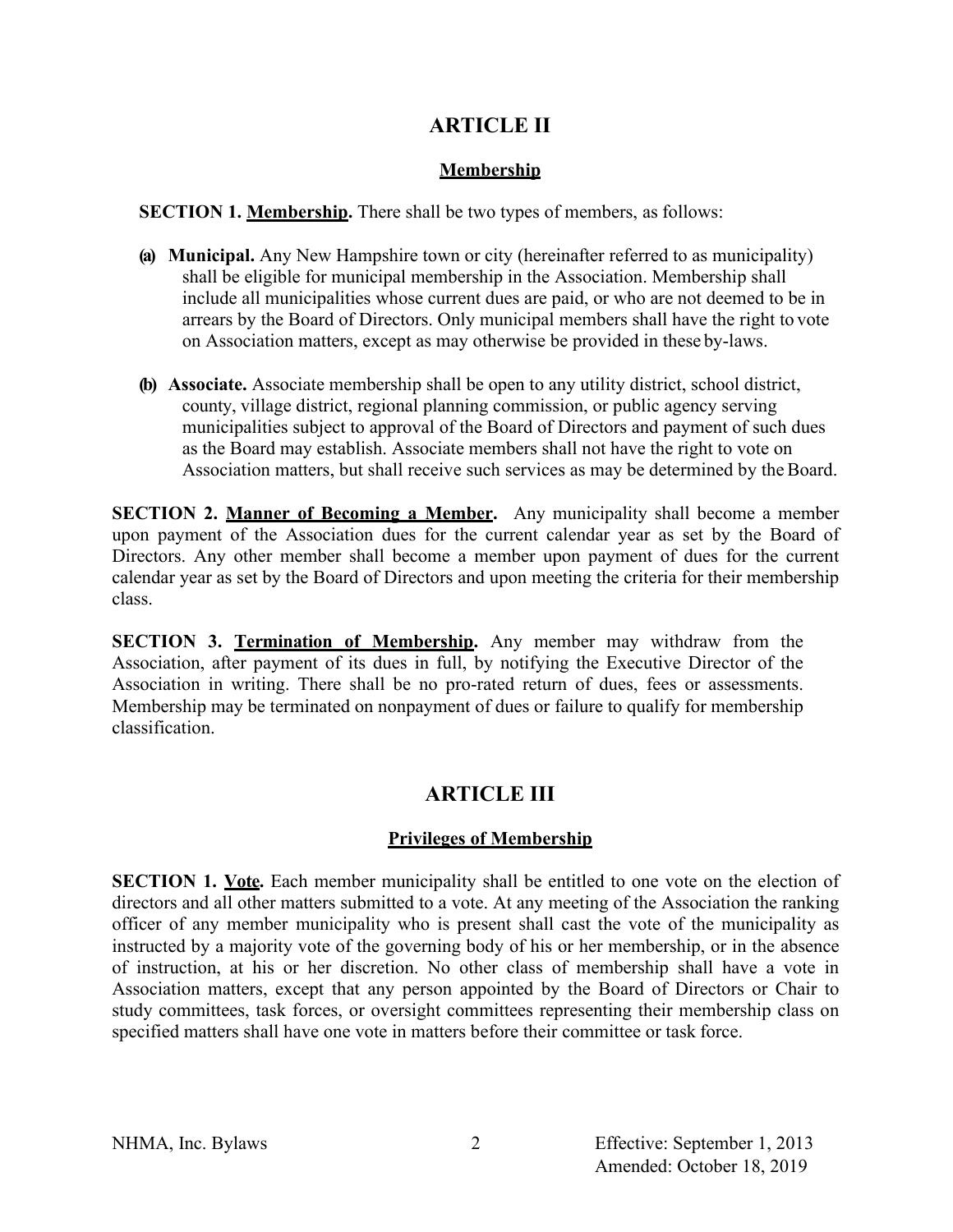**SECTION 2. Services.** Each member municipality shall be entitled to receive all the services offered by the Association, and associate members shall be entitled to receive such services as are approved by the Board.

**SECTION 3. Membership Dues.** The dues of each member shall be established by the Board of Directors prior to the start of each fiscal year.

#### **SECTION 4. Fees and Assessments.**

- **(a)** The Board of Directors may establish fees for certain specialized and direct services of an individual nature rendered by the Association to any member on a fee-for-servicebasis.
- **(b)** The Board of Directors may levy such assessments for special projects or activities not of a continuing nature which are approved by a vote of the membership at any annual or special meeting. Such assessments shall be supplemental to annual dues when billed and shall be considered payable as dues in the year in which billed.

**SECTION 5. Dissolution and Distribution of Assets.** In the event of dissolution of the Association, and after all legal debts and liabilities have been finally discharged, all remaining assets shall be liquidated and the proceeds shall be distributed to municipal members in the same proportion as the dues which they paid during the last full year of operation of the Association.

## **ARTICLE IV**

### **Membership Meetings**

**SECTION 1. Annual Meeting of the Association.** There shall be an annual meeting of the municipal members at a time and place established by the Board of Directors. Written notice thereof shall be sent to the principal executive officers of each member municipality by the Executive Director at least 15 days prior to the meeting. Any business may be transacted at such meeting without specific reference thereto in the notice.

**SECTION 2. Regular Meetings of the Association.** The Association may vote to establish regular meetings which shall be held periodically or on stated days over a given period. Once established and notice thereof given the members, no further notice thereof need be given the members. Any business may be transacted at such meetings without specific reference thereof in the said notice.

**SECTION 3. Special Meetings.** Special meetings of the Association shall be called by the Executive Director upon request of the Chair, a majority of the Board of Directors, or 25 municipal members. Written notice thereof stating the purpose therefor shall be sent to the principal executive officer of each member municipality at least 10 days prior to the said meeting and only such business stated in the notice and matters reasonably incident thereto shall be transacted at the said meeting.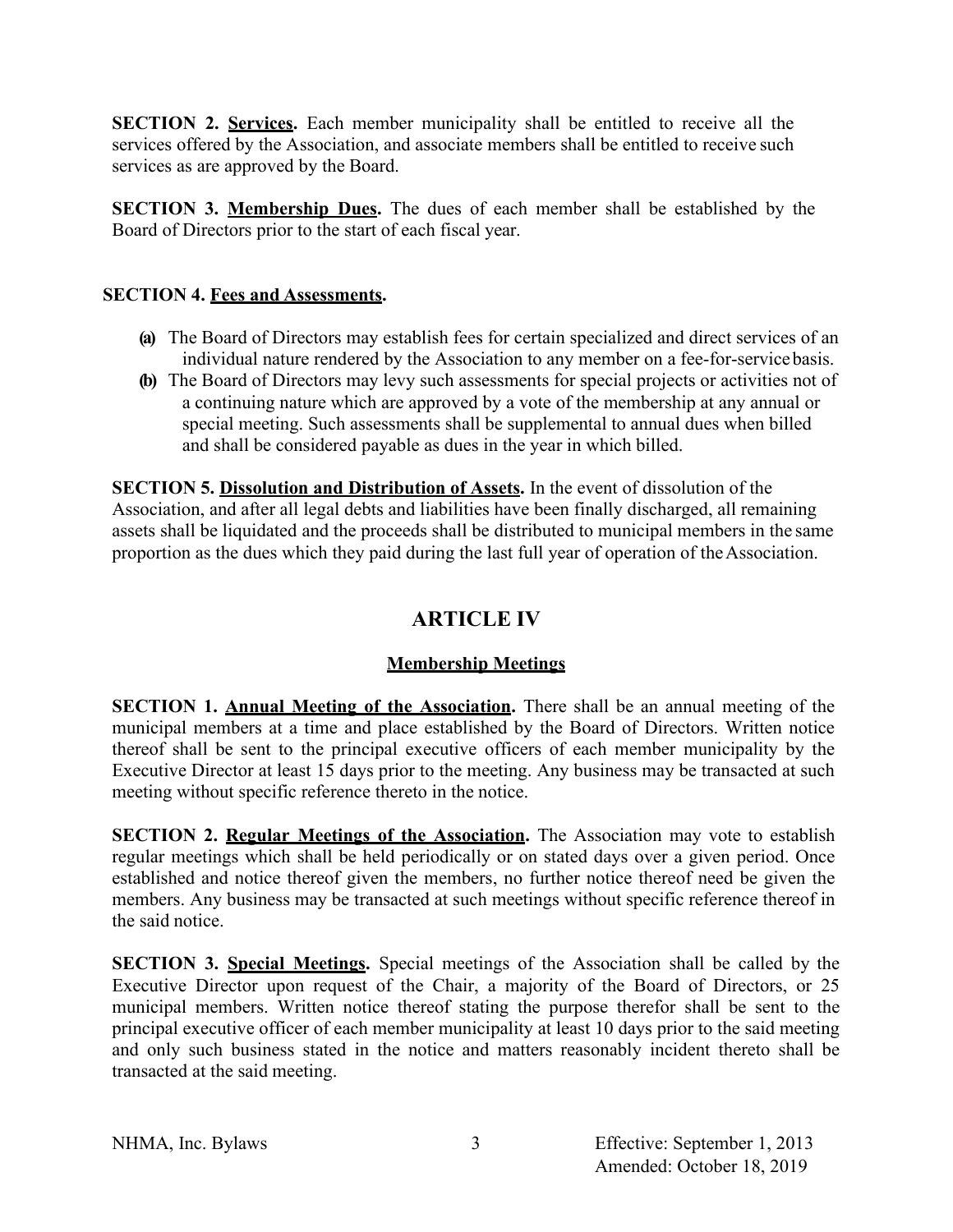**SECTION 4. Quorum.** At any meeting of the members of the Association, 10 percent of the municipal members present shall constitute a quorum.

**SECTION 5. Vote Necessary to Take Action.** At any meeting of the Association, a plurality vote of those present and voting shall be necessary to elect any director, and a majority vote of those present and voting shall decide any other matter, except as otherwise provided in these Bylaws.

**SECTION 6. Meetings Subject to Right-to-Know Law.** All meetings of the Association shall comply with New Hampshire's Right-to-Know Law, RSA 91-A.

## **ARTICLE V**

### **Board of Directors**

**SECTION 1. Powers and Duties.** The business and affairs of the association shall be managed by a Board of Directors, which shall have and may exercise all the powers of the Association, except as otherwise provided by law, by the Articles of Agreement, or by these bylaws.

**SECTION 2. Number of Directors and Manner of Selection.** The Board of Directors shall consist of at least 19 and not more than 25 members. The number of directors shall be established by the municipal members each year at the Association's annual meeting. Directors shall be elected by the municipal members each year at the Association's annual meeting. The Board shall appoint a nominating committee composed of five members at least 45 days before the annual meeting, and the nominating committee shall report its nominees at the annual meeting. Directors may be elected from the slate of nominees, or upon nomination by any municipal member at the annual meeting. The person receiving a plurality of votes for each seat on the board shall be declared elected.

**SECTION 3. Qualification.** Any elected or appointed official of a municipal member of the Association shall be eligible to serve on the board of directors. In electing members of the Board, due consideration shall be given to a mix of representation by population and region of the state, and a mix of elected and appointed officials. An effort will be made at all times to have at least four directors from municipalities with populations in excess of 15,000 and at least four directors from municipalities with populations of less than 3,000. No consideration whatsoever shall be given to political affiliation.

**SECTION 4. Term.** Each director shall be elected for a term of three years, with such terms to be staggered so that approximately one-third of the directors are elected each year. Each director's term shall begin immediately upon his or her election, unless otherwise provided, and shall end (a) at the annual meeting occurring at the end of his or her term; or (b) when the director ceases to be an elected or appointed official of a municipal member of the Association; or (c) at the Board meeting at which the director's seat is declared vacant for any reason pursuant to these bylaws; or (d) immediately upon the death or resignation of the director.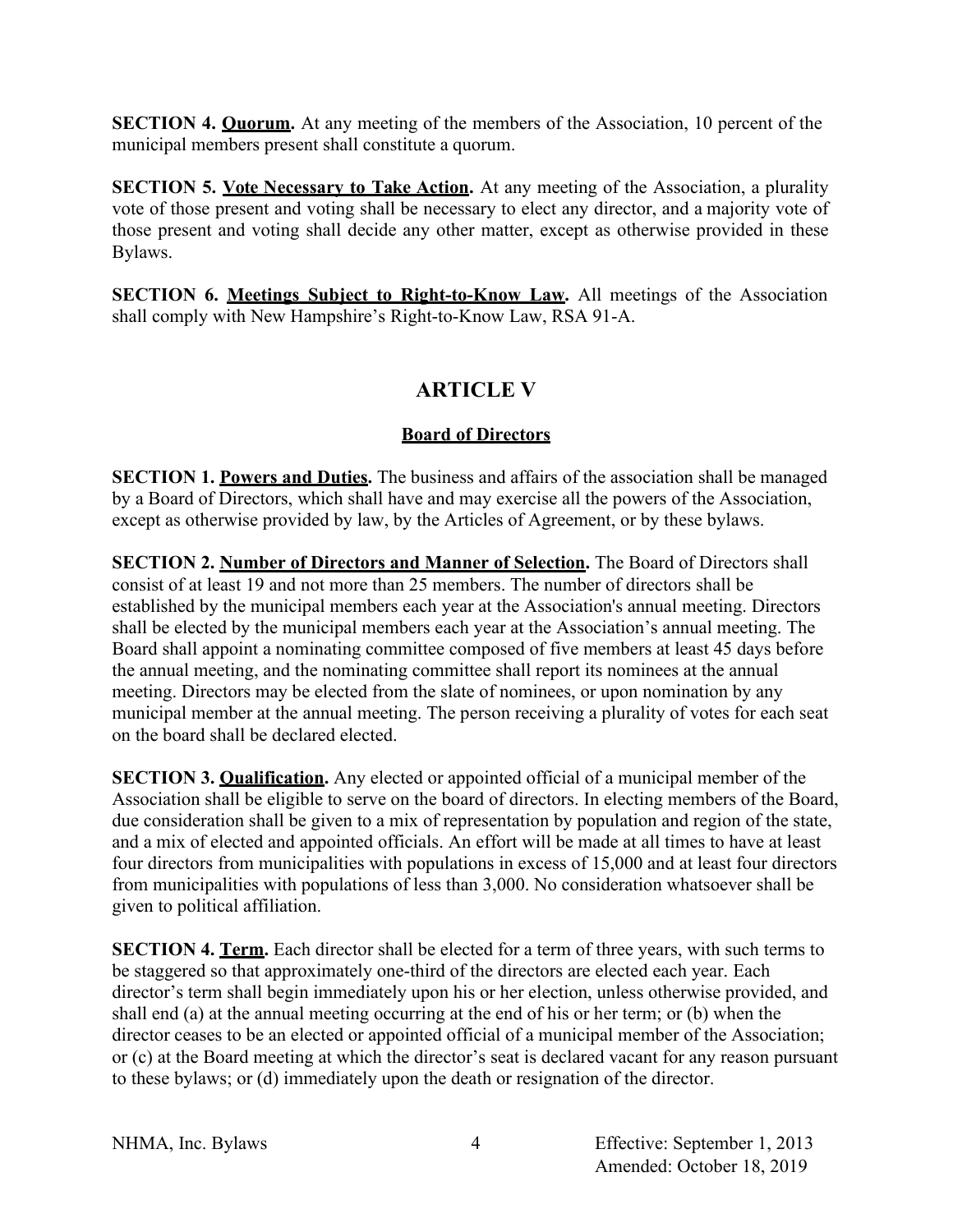A director's term shall not end when he or she ceases to hold the municipal office held when first elected to the board if the director continues to hold, or is immediately elected or appointed to, another office with the same or another member municipality.

**SECTION 5. Resignation.** A director may resign at any time by delivering written notice of resignation to the Chair or to the Executive Director. The resignation shall be effective upon receipt of the written notice, unless specified to be effective at a later date, and acceptance of the resignation shall not be necessary to make it effective unless the notice so states.

**SECTION 6. Removal.** A director may be removed for cause at any meeting of the Board at which a quorum (excluding the subject director) is present, provided that the notice of the meeting expressly states that one of the purposes of the meeting is removal of a director. For purposes of this section, cause for removal shall include but not be limited to absence from three consecutive meetings without being excused for good cause.

**SECTION 7. Regular and Special Meetings.** Regular meetings of the Board may be held at such times as the Board may determine. Once a schedule of regular meetings is established and provided to the Board, no further notice of any meeting held pursuant to the schedule is required to be given to Board members. Special meetings may be called at any time by the Chair or upon request of any four members of the board addressed to the Chair or the Executive Director. The Chair or the Executive Director shall give notice of any special meeting to all members of the board in person, by telephone, or by electronic mail at least 24 hours in advance of the meeting. Public notice of all meetings shall be given in accordance with New Hampshire's Right-to-Know Law, RSA 91-A, and all meetings shall be conducted in accordance with the Right-to-Know Law.

**SECTION 8. Quorum.** At any meeting of the Board, a majority of the directors then in office shall constitute a quorum for the conduct of business. When a quorum is present at a meeting, a majority of the votes cast by directors shall decide any question, unless otherwise provided by law, by the Articles of Agreement, or by these bylaws.

**SECTION 9. Vacancies.** When a vacancy on the Board occurs other than by expiration of a member's term, the remaining directors may, by a majority vote of those present and voting at any meeting, elect a successor to serve for the balance of the term.

**SECTION 10. Compensation: Expenses.** No director shall receive any compensation from the Association for serving on the Board. Directors may be reimbursed for reasonable expenses associated with carrying out their duties as members of the Board, including but not limited to reasonable travel expenses.

## **ARTICLE VI**

### **Officers**

**SECTION 1. Officers of the Board.** The officers of the Board shall include a Chair of the Board, a Vice Chair of the Board, a Treasurer, a Secretary, and such other officers, if any, as the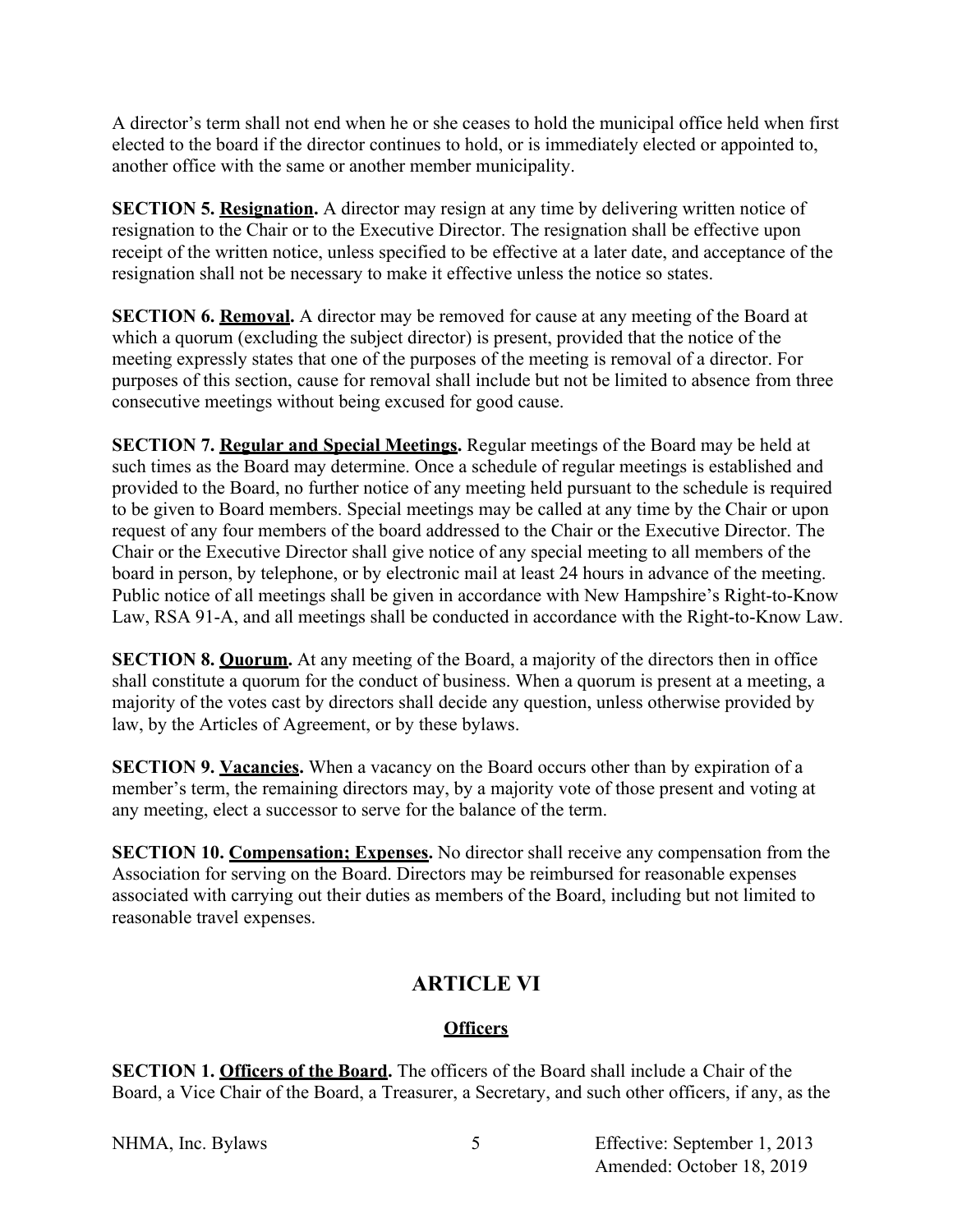Board may determine. Officers of the Board shall be elected by the Board for two-year terms, with each term beginning at the conclusion of the annual meeting of the municipal members and ending at the conclusion of the annual meeting two years subsequent. No person other than the Treasurer may serve more than two consecutive terms in the same office, except that if an officer is elected to serve an unexpired term of his or her predecessor, he or she may serve two full terms following completion of the unexpired term. Each officer shall hold office until his or her successor is elected and qualified, or until the officer resigns, dies, or is removed from office. If a vacancy occurs in any office, the Board may elect a successor to serve the unexpired term.

**(a) Chair.** The Chair shall preside at all meetings of the Board, except as the Board may otherwise determine, and shall have such other powers and duties as may be determined by the Board.

**(b) Vice Chair.** The Vice Chair shall have such duties and powers as designated by the Board or the Chair. In the event of the Chair's absence or disability, the Vice Chair shall preside at meetings of the Board and perform the other powers and duties of the Chair.

**(c) Treasurer.**The Treasurer shall review the Association's financial affairs. The Treasurer shall make at least quarterly reports to the Board, one of which shall be an annual report that includes an accounting of the revenues and expenses of the Association for the fiscal year.

**(d) Secretary.** The Secretary shall ensure that records of all proceedings of the Board are maintained at the principal office of the Association, which records shall be open at all reasonable times to the inspection of any director.

**(e) Removal.** An officer of the Board may be removed from office with or without cause by the affirmative vote of a majority vote of the directors in office at the time of the vote.

**(f) Resignation.** An officer of the Board my resign by delivering written notice of resignation to the Chair or to the Executive Director. The resignation shall be effective upon receipt of the written notice, unless specified to be effective at a later date, and acceptance of the resignation shall not be necessary to make it effective unless the notice so states.

**SECTION 2. Executive Director.** The Board shall appoint an Executive Director and such other officers and agents, if any, as it may deem appropriate. The Executive Director shall serve as the chief executive officer of the Association, shall have general supervision of theday-to-day business and affairs of the Association, and shall see that all orders and resolutions of the Board are carried into effect. The Executive Director shall also perform such other duties and may exercise such other powers as may be assigned by the Board or by these Bylaws.

## **ARTICLE VII**

### **Committees**

**SECTION 1. Establishment.** The Board may, by resolution adopted at any meeting, create any standing, special, or ad hoc committee. A majority of the members of any committee shall

NHMA, Inc. Bylaws 6 Effective: September 1, 2013 Amended: October 18, 2019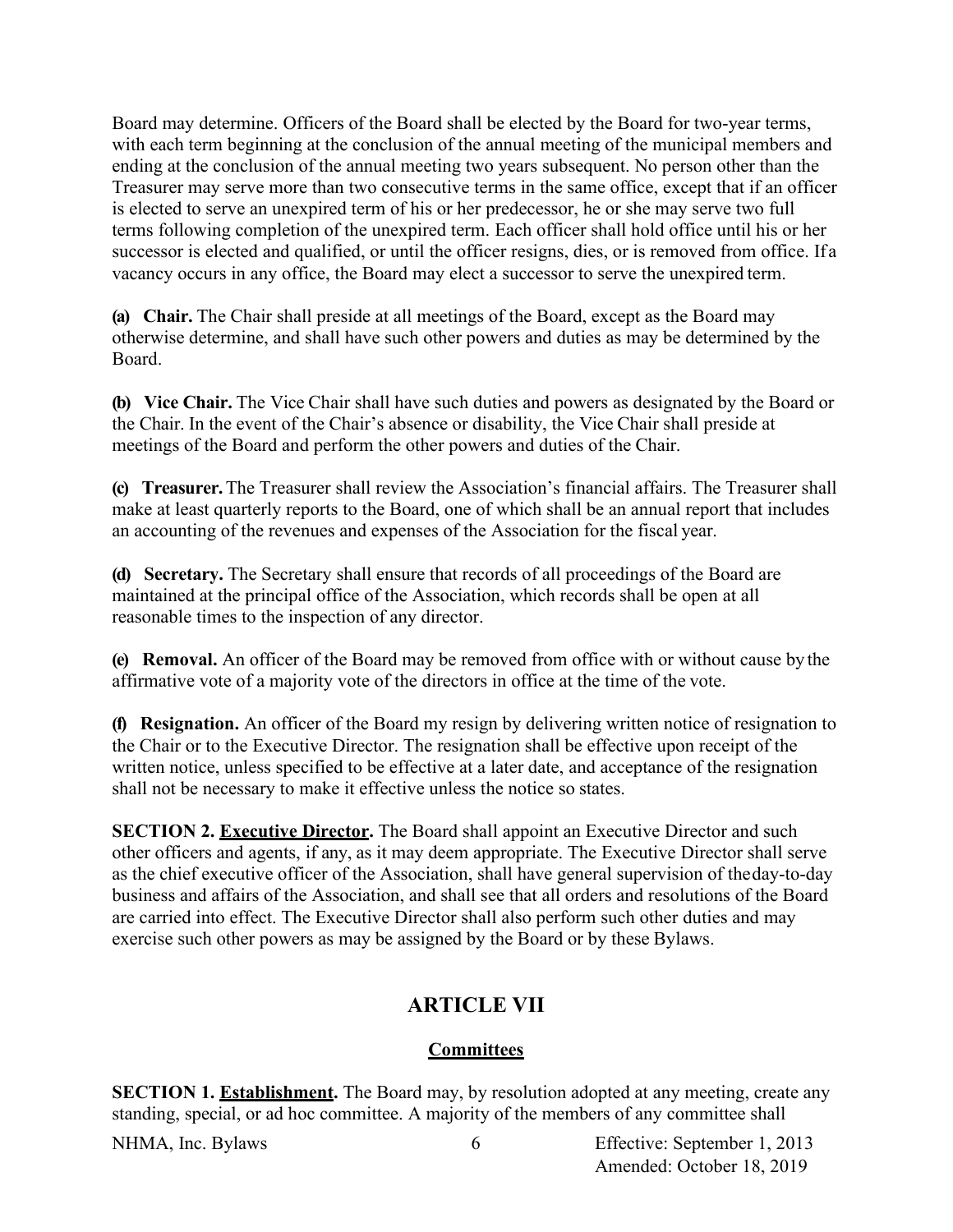constitute a quorum. Unless the Board otherwise designates, committees shall conduct their affairs in the same manner as provided in these Bylaws for the Board.

**SECTION 2. Appointment.** Except as otherwise provided in these Bylaws, the Chair shall appoint the members and chairs of each committee, subject to approval or modification by the Board. Appointments to standing committees shall be for one-year terms, with each term beginning at the conclusion of the annual meeting of the municipal members and ending at the conclusion of the following year's annual meeting.

**SECTION 3. Executive Committee.** There shall be an Executive Committee consisting of the Chair, the Vice Chair, the Treasurer, the Secretary, and the immediate past Chair. If the immediate past Chair is no longer a member of the Board or declines to serve on the Executive Committee, another director shall be appointed to serve on the committee. The Chair, Vice Chair, Treasurer, and Secretary shall serve on the Executive Committee during their terms in office. Other members shall be appointed for one-year terms, and may serve consecutive terms. The Executive Committee shall have authority to exercise all powers of the Board between meetings of the Board, but shall exercise such authority only when action is required before the next scheduled Board meeting. The Executive Committee shall be responsible for appointing representatives of the Association to serve on statutory commissions, study commissions, and other boards and commissions created by the state legislature. All actions taken by the Executive Committee shall be reported to the Board at the next meeting of the Board. Further, the Executive Committee shall have no authority to take any of the following actions:

- (a) Elect or remove any director or officer, including the filling of a vacancy;
- (b) Amend or repeal these Bylaws or adopt new Bylaws;
- (c) Terminate, hire, or, take any other action with respect to the employment status ofthe Executive Director;
- (d) Adopt any amendment to the Association's Articles ofAgreement; or
- (e) Approve any merger, reorganization, liquidation, dissolution, or disposition of substantially all of the Association's assets.

**SECTION 4. Other Committees.** Other committees may be established and abolished as necessary and given such authority as the Board determines appropriate, subject to the provisions of this article, and except that the authority of the Board itself shall not be delegated to any committee other than the Executive Committee. It is understood that all committees, including the Executive Committee, are subject to New Hampshire's Right-to-Know Law, RSA 91-A. Minutes of all committee meetings shall be submitted to the Board regularly for its review.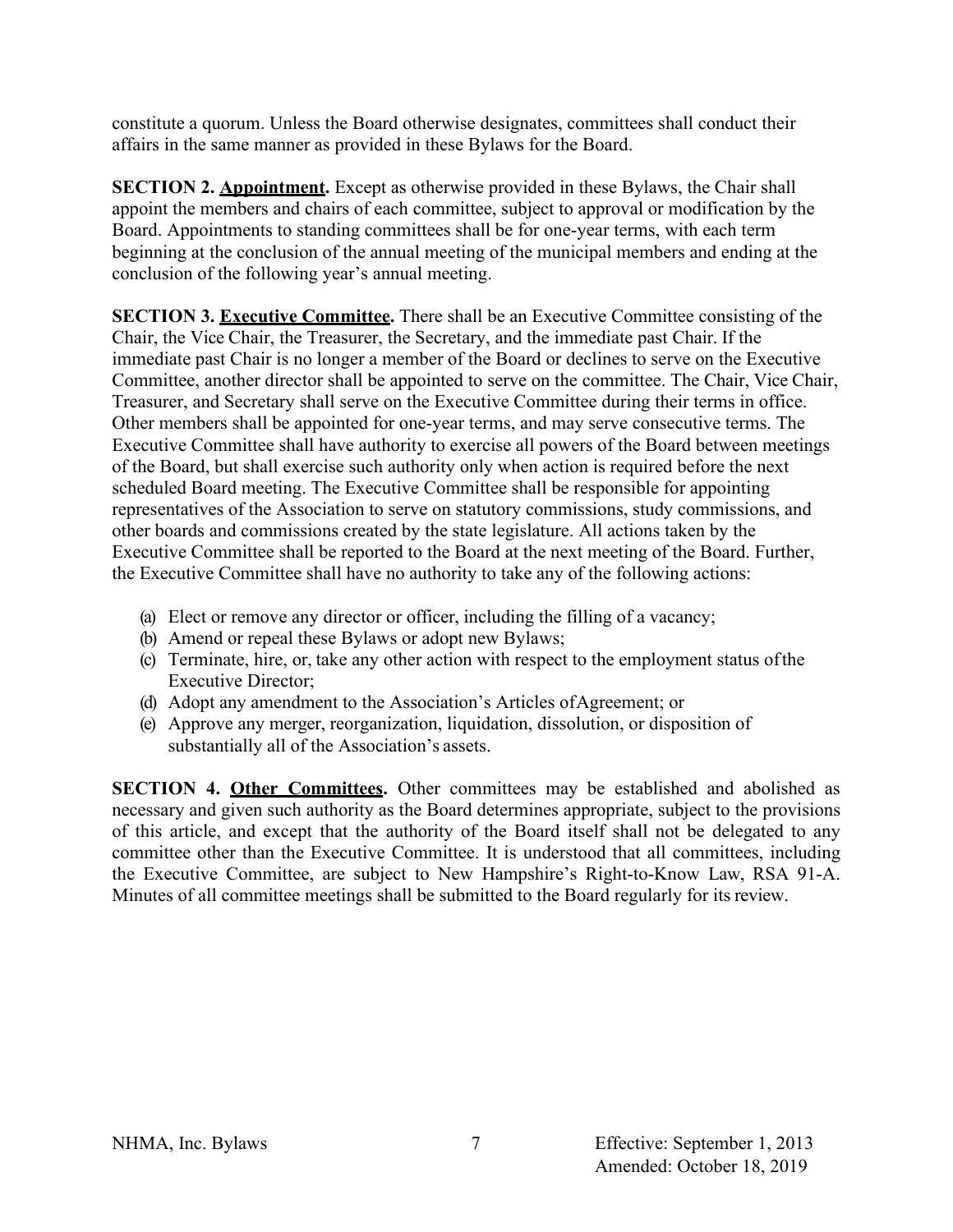### **ARTICLE VIII**

#### **Legislative Policy**

**SECTION 1. Adoption of Policies.** Legislative principles and policies to be supported by the Association shall be adopted by the municipal members pursuant to procedures approved by the Board, subject to the provisions of these Bylaws, and subject to the authority of the Board as provided in section 4 of this article.

**SECTION 2. Legislative Policy Conference.** A legislative policy conference shall be held no less often than biennially for the adoption of legislative principles and policies. The conference may be held in conjunction with the annual meeting of the Association or at any other time established by the Board. At the conference, every municipal member shall be entitled to one vote on all questions presented. The adoption of any legislative principle or policy shall require the affirmative vote of at least two-thirds of those municipal members present and voting on the question. Rules of procedure, not inconsistent with this section, for the conference may be adopted by the Board or by the Chair.

**SECTION 3. Adoption at Special Meeting.** Legislative principles or policies may be adopted at any special meeting of the municipal members held in accordance with Article IV, Section 3 of these Bylaws. The rules and procedures applicable to the legislative policy conference shall apply with respect to the adoption of principles or policies at any such meeting.

**SECTION 4. Adontion by Board.** Between legislative policy conferences, the Board may adopt legislative policies as necessary to address issues not addressed by the Association's existing legislative policies, to determine a clear policy on specific legislation where existing policies or principles are subject to interpretation, or to resolve apparent conflicts between existing policies. The adoption of a legislative policy may be approved at any regular or special meeting of the Board, and shall require the affirmative vote of a majority of the directors present and voting on the question

## **ARTICLE IX**

### **Indemnification of Officers and Directors**

**SECTION 1. Permissive Indemnification.** The Association may indemnify any person who was or is a party to any pending or completed proceeding, whether civil, criminal, administrative, or investigative, by reason of the fact that the person is or was a director, officer, or employee of the Association, against expenses (including attorney fees), judgments, fines, and amounts paid in settlement, actually and reasonably incurred by him or her in connection with the proceeding, but only if the person acted in good faith and in a manner he or she reasonably believed to be in the best interests, or not opposed to the best interests, of the Association and, with respect to any criminal action or proceeding, had no reasonable cause to believe his or her conduct was unlawful. Subject to the foregoing, the Association may indemnify any such person to the fullest extent permitted by law. The termination of any proceeding by judgment, order,

NHMA, Inc. Bylaws 8 Effective: September 1, 2013 Amended: October 18, 2019